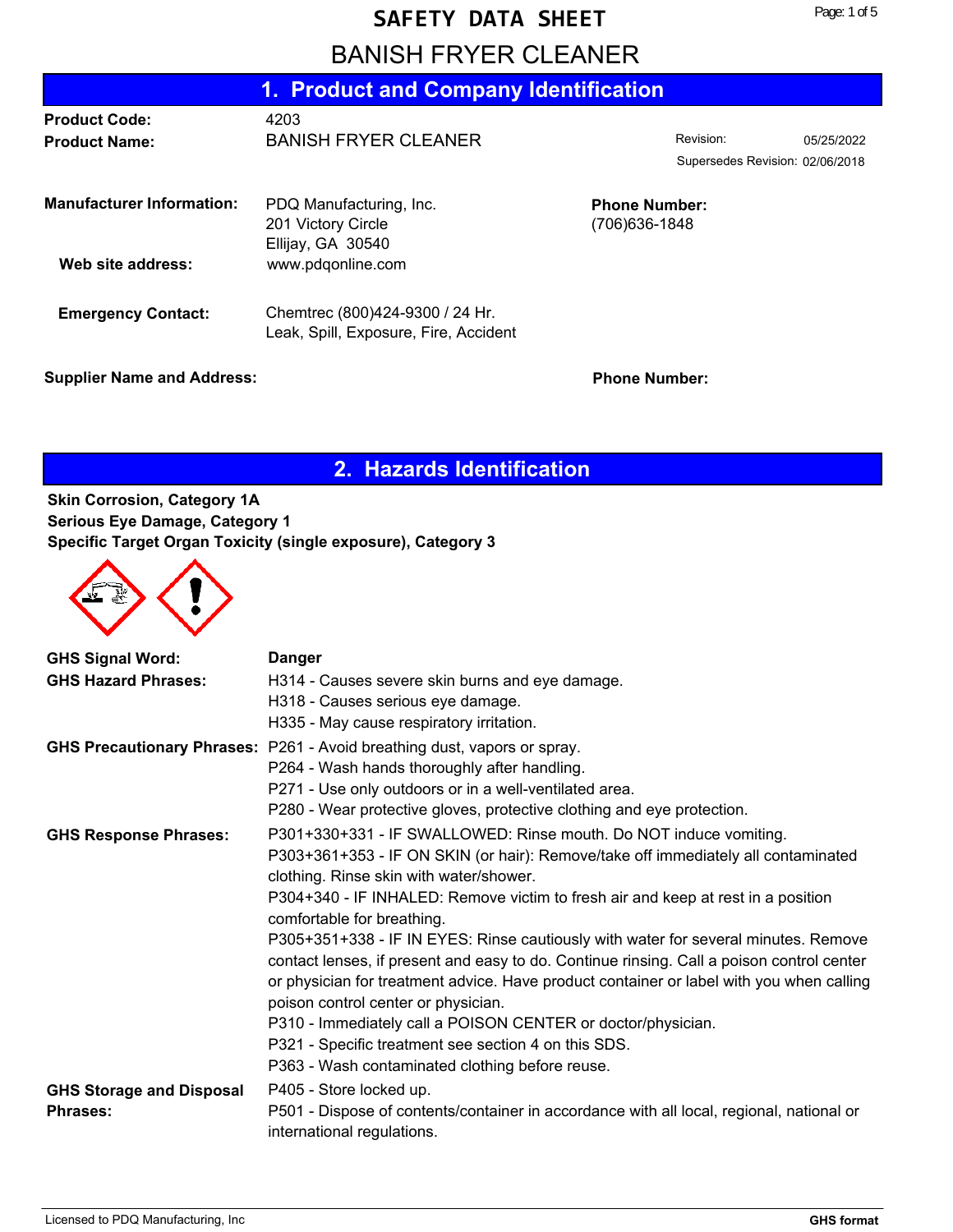# **BANISH FRYER CLEANER SAFETY DATA SHEET**

| <b>Potential Health Effects</b><br>(Acute and Chronic): | Prolonged or repeated skin contact may cause dermatitis.                                                                                                                                                                                                                                                                                                                                                                                                                                     |  |  |
|---------------------------------------------------------|----------------------------------------------------------------------------------------------------------------------------------------------------------------------------------------------------------------------------------------------------------------------------------------------------------------------------------------------------------------------------------------------------------------------------------------------------------------------------------------------|--|--|
| Inhalation:                                             | Inhalation or contact with material may irritate or burn skin and eyes.                                                                                                                                                                                                                                                                                                                                                                                                                      |  |  |
| <b>Skin Contact:</b>                                    | Causes skin irritation. Causes skin burns. May cause deep, penetrating ulcers of the<br>skin. May cause skin rash (in milder cases), and cold and clammy skin with cyanosis or<br>pale color.                                                                                                                                                                                                                                                                                                |  |  |
| <b>Eye Contact:</b>                                     | Lachrymator (substance which increases the flow of tears). Causes eye burns. May<br>cause chemical conjunctivitis and corneal damage. Causes severe eye irritation. Risk of<br>serious damage to eyes.                                                                                                                                                                                                                                                                                       |  |  |
| Ingestion:                                              | May cause severe and permanent damage to the digestive tract. Causes gastrointestinal<br>tract burns.                                                                                                                                                                                                                                                                                                                                                                                        |  |  |
|                                                         | <b>Composition/Information on Ingredients</b><br>3.                                                                                                                                                                                                                                                                                                                                                                                                                                          |  |  |
| CAS#                                                    | <b>Hazardous Components (Chemical Name)</b><br>Concentration                                                                                                                                                                                                                                                                                                                                                                                                                                 |  |  |
| 1310-73-2                                               | Sodium hydroxide {Caustic soda; Lye solution}<br>15.0 - 35.0 %                                                                                                                                                                                                                                                                                                                                                                                                                               |  |  |
| 25155-30-0<br>alkylbenzene sulfonate}                   | Sodium dodecylbenzene sulfonate {linear<br>$1.0 - 5.0 %$                                                                                                                                                                                                                                                                                                                                                                                                                                     |  |  |
|                                                         | <b>4. First Aid Measures</b>                                                                                                                                                                                                                                                                                                                                                                                                                                                                 |  |  |
| <b>Emergency and First Aid</b><br><b>Procedures:</b>    |                                                                                                                                                                                                                                                                                                                                                                                                                                                                                              |  |  |
| In Case of Inhalation:                                  | Remove from exposure and move to fresh air immediately. If breathing is difficult, give<br>oxygen. Get medical aid. If inhaled, remove to fresh air.                                                                                                                                                                                                                                                                                                                                         |  |  |
| In Case of Skin Contact:                                | Get medical aid. Flush skin with plenty of water for at least 15 minutes while removing<br>contaminated clothing and shoes. Get medical aid immediately. Wash clothing before<br>reuse. Wash off with soap and plenty of water.                                                                                                                                                                                                                                                              |  |  |
| In Case of Eye Contact:                                 | Flush eyes with plenty of water for at least 15 minutes, occasionally lifting the upper and<br>lower eyelids. Get medical aid immediately. Continue rinsing eyes during transport to<br>hospital.                                                                                                                                                                                                                                                                                            |  |  |
| In Case of Ingestion:                                   | Get medical aid immediately. Never give anything by mouth to an unconscious person. If<br>conscious and alert, rinse mouth and drink 2-4 cupfuls of milk or water.                                                                                                                                                                                                                                                                                                                           |  |  |
|                                                         | <b>5. Fire Fighting Measures</b>                                                                                                                                                                                                                                                                                                                                                                                                                                                             |  |  |
| <b>Flash Pt:</b>                                        | NP                                                                                                                                                                                                                                                                                                                                                                                                                                                                                           |  |  |
| <b>Explosive Limits:</b>                                | UEL: N.A.<br>LEL: N.A.                                                                                                                                                                                                                                                                                                                                                                                                                                                                       |  |  |
| <b>Autoignition Pt:</b>                                 | <b>NP</b>                                                                                                                                                                                                                                                                                                                                                                                                                                                                                    |  |  |
|                                                         | Suitable Extinguishing Media: Substance is noncombustible; use agent most appropriate to extinguish surrounding fire.<br>Use extinguishing measures that are appropriate to local circumstances and the<br>surrounding environment. Use water spray, dry chemical, carbon dioxide, or appropriate<br>foam.                                                                                                                                                                                   |  |  |
| <b>Fire Fighting Instructions:</b>                      | As in any fire, wear a self-contained breathing apparatus in pressure-demand,<br>MSHA/NIOSH (approved or equivalent), and full protective gear. Use water spray to<br>keep fire-exposed containers cool. Use water with caution and in flooding amounts.<br>Contact with metals may evolve flammable hydrogen gas.<br>Further information.<br>The product itself does not burn. During a fire, irritating and highly toxic gases may be<br>generated by thermal decomposition or combustion. |  |  |
| <b>Flammable Properties and</b><br>Hazards:             |                                                                                                                                                                                                                                                                                                                                                                                                                                                                                              |  |  |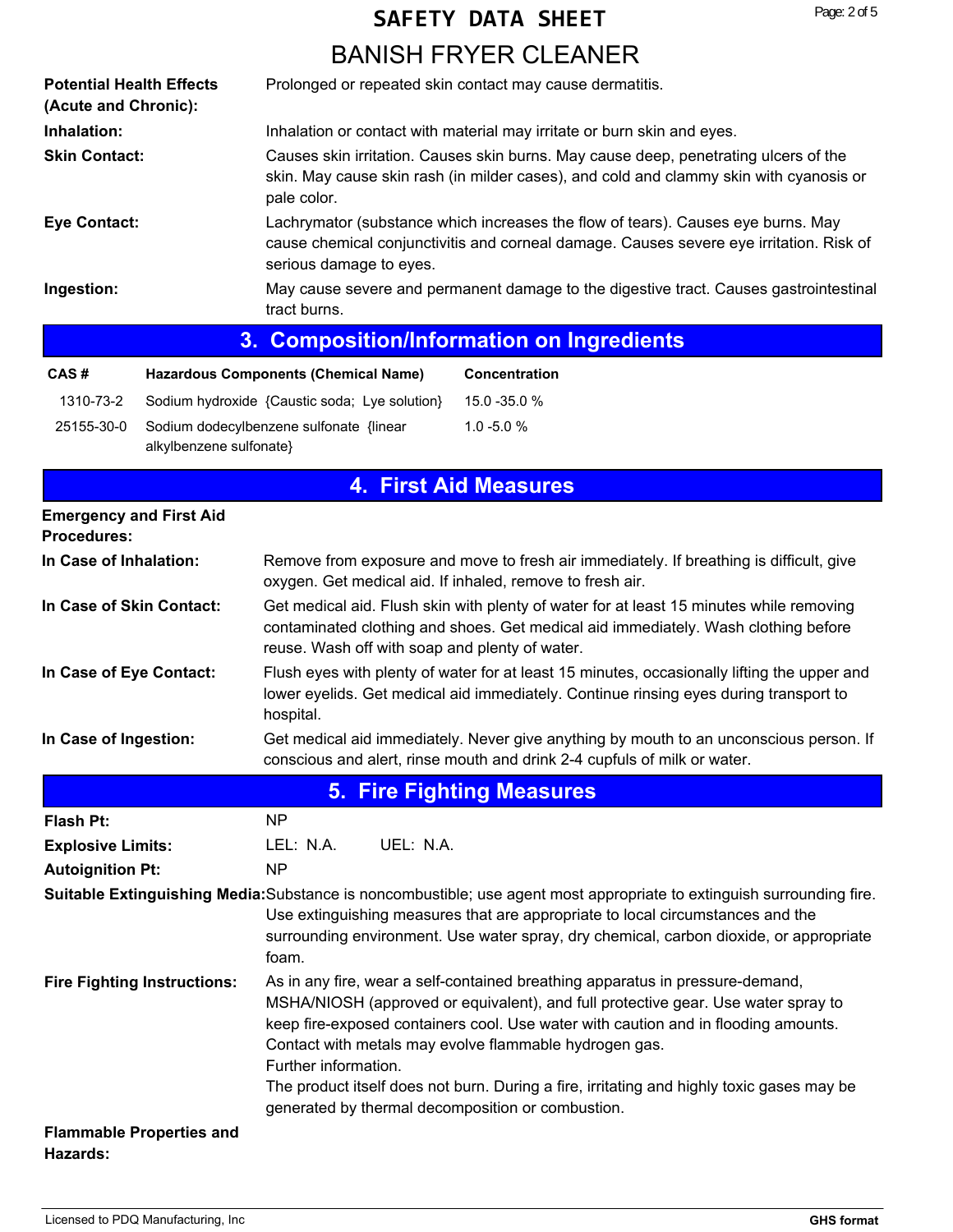# **BANISH FRYER CLEANER SAFETY DATA SHEET**

|                                                                                                                                                                                                                                      | 6. Accidental Release Measures                                                                                                                                                                                                                                                                                                                                        |  |  |
|--------------------------------------------------------------------------------------------------------------------------------------------------------------------------------------------------------------------------------------|-----------------------------------------------------------------------------------------------------------------------------------------------------------------------------------------------------------------------------------------------------------------------------------------------------------------------------------------------------------------------|--|--|
| <b>Steps To Be Taken In Case</b><br><b>Material Is Released Or</b><br>Spilled:                                                                                                                                                       | Use proper personal protective equipment as indicated in Section 8.<br>Spills/Leaks: Vacuum or sweep up material and place into a suitable disposal container.                                                                                                                                                                                                        |  |  |
|                                                                                                                                                                                                                                      | <b>7. Handling and Storage</b>                                                                                                                                                                                                                                                                                                                                        |  |  |
| <b>Precautions To Be Taken in</b><br>Handling:                                                                                                                                                                                       | Minimize dust generation and accumulation. Do not ingest or inhale. Wash thoroughly<br>after handling. Keep container tightly closed. Avoid ingestion and inhalation. Discard<br>contaminated shoes. Avoid formation of dust and aerosols.<br>Provide appropriate exhaust ventilation at places where dust is formed. Avoid contact<br>with eyes, skin, and clothing. |  |  |
| <b>Precautions To Be Taken in</b><br>Storing:                                                                                                                                                                                        | Store in a cool, dry place. Store in a tightly closed container. Keep away from acids.                                                                                                                                                                                                                                                                                |  |  |
| 8. Exposure Controls/Personal Protection                                                                                                                                                                                             |                                                                                                                                                                                                                                                                                                                                                                       |  |  |
| <b>Dental Observator Nicolas Communist Communist Communist Communist Communist Communist Communist Communist Communist Communist Communist Communist Communist Communist Communist Communist Communist Communist Communist Commu</b> | $A + 1 - 1$                                                                                                                                                                                                                                                                                                                                                           |  |  |

| CAS#                                                   | <b>Partial Chemical Name</b>                                       |                                                               | <b>OSHA TWA</b>                                                                                                                                                         | <b>ACGIH TWA</b> | <b>Other Limits</b> |
|--------------------------------------------------------|--------------------------------------------------------------------|---------------------------------------------------------------|-------------------------------------------------------------------------------------------------------------------------------------------------------------------------|------------------|---------------------|
| 1310-73-2                                              | solution}                                                          | Sodium hydroxide {Caustic soda; Lye                           | PEL: 2 mg/m3                                                                                                                                                            | CEIL: 2 mg/m3    |                     |
| 25155-30-0                                             | Sodium dodecylbenzene sulfonate<br>{linear alkylbenzene sulfonate} |                                                               |                                                                                                                                                                         |                  |                     |
| <b>Respiratory Equipment</b><br>(Specify Type):        |                                                                    | Respiratory protection is not required.                       |                                                                                                                                                                         |                  |                     |
| <b>Eye Protection:</b>                                 |                                                                    | EN166.                                                        | Wear appropriate protective eyeglasses or chemical safety goggles as described by<br>OSHA's eye and face protection regulations in 29 CFR 1910.133 or European Standard |                  |                     |
| <b>Protective Gloves:</b>                              |                                                                    |                                                               | Wear appropriate protective gloves to prevent skin exposure.                                                                                                            |                  |                     |
| <b>Other Protective Clothing:</b>                      |                                                                    |                                                               | Wear appropriate protective clothing to prevent skin exposure.                                                                                                          |                  |                     |
| <b>Engineering Controls</b><br>(Ventilation etc.):     |                                                                    | a safety shower.                                              | Facilities storing or utilizing this material should be equipped with an eyewash facility and                                                                           |                  |                     |
| <b>Practices:</b>                                      | Work/Hygienic/Maintenance                                          |                                                               | Handle in accordance with good industrial hygiene and safety practice. Wash hands<br>before breaks and at the end of workday.                                           |                  |                     |
|                                                        |                                                                    |                                                               | 9. Physical and Chemical Properties                                                                                                                                     |                  |                     |
| <b>Physical States:</b><br><b>Appearance and Odor:</b> |                                                                    | $[$ ] Gas<br>[ ] Liquid<br>White granular solid.<br>Odorless. | [X ] Solid                                                                                                                                                              |                  |                     |
| <b>Melting Point:</b>                                  |                                                                    | <b>NA</b>                                                     |                                                                                                                                                                         |                  |                     |
| <b>Boiling Point:</b>                                  |                                                                    | <b>NE</b>                                                     |                                                                                                                                                                         |                  |                     |
|                                                        | <b>Decomposition Temperature: NE</b>                               |                                                               |                                                                                                                                                                         |                  |                     |
| <b>Autoignition Pt:</b>                                |                                                                    | <b>NP</b>                                                     |                                                                                                                                                                         |                  |                     |
| <b>Flash Pt:</b>                                       |                                                                    | <b>NP</b>                                                     |                                                                                                                                                                         |                  |                     |
| <b>Explosive Limits:</b>                               |                                                                    | LEL: N.A.                                                     | UEL: N.A.                                                                                                                                                               |                  |                     |
|                                                        | Specific Gravity (Water = 1):                                      |                                                               |                                                                                                                                                                         |                  |                     |
| Density:                                               |                                                                    | 61.5 - 68 LB/CF at 25.0 C                                     |                                                                                                                                                                         |                  |                     |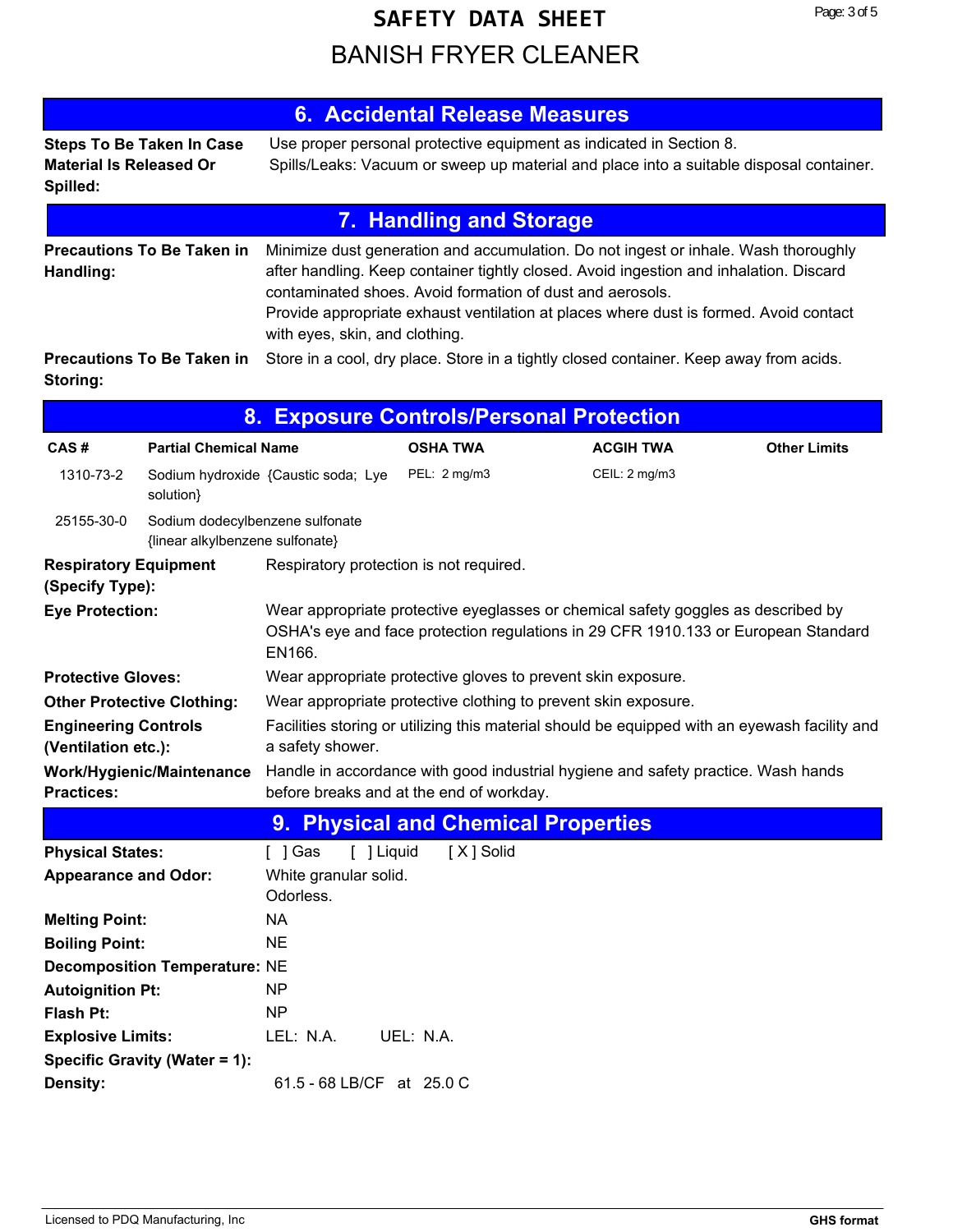# **BANISH FRYER CLEANER SAFETY DATA SHEET**

|                                                                                                                                                                                                                                                                                                                                                                                                                                                                                                              |                                       | DAI VIOLLETTI EITYÖLLÄI VEIT                                                                               |            |             |              |             |
|--------------------------------------------------------------------------------------------------------------------------------------------------------------------------------------------------------------------------------------------------------------------------------------------------------------------------------------------------------------------------------------------------------------------------------------------------------------------------------------------------------------|---------------------------------------|------------------------------------------------------------------------------------------------------------|------------|-------------|--------------|-------------|
|                                                                                                                                                                                                                                                                                                                                                                                                                                                                                                              | Vapor Pressure (vs. Air or            | Not applicable                                                                                             |            |             |              |             |
| $mm Hg$ :                                                                                                                                                                                                                                                                                                                                                                                                                                                                                                    |                                       |                                                                                                            |            |             |              |             |
|                                                                                                                                                                                                                                                                                                                                                                                                                                                                                                              | Vapor Density (vs. Air = 1):          | Not applicable                                                                                             |            |             |              |             |
| <b>Evaporation Rate:</b><br><b>Solubility in Water:</b>                                                                                                                                                                                                                                                                                                                                                                                                                                                      |                                       | Not applicable                                                                                             |            |             |              |             |
| <b>Saturated Vapor</b>                                                                                                                                                                                                                                                                                                                                                                                                                                                                                       |                                       | 100                                                                                                        |            |             |              |             |
| <b>Concentration:</b>                                                                                                                                                                                                                                                                                                                                                                                                                                                                                        |                                       | Not applicable                                                                                             |            |             |              |             |
| <b>Viscosity:</b>                                                                                                                                                                                                                                                                                                                                                                                                                                                                                            |                                       | Not applicable                                                                                             |            |             |              |             |
| pH:                                                                                                                                                                                                                                                                                                                                                                                                                                                                                                          |                                       | > 12                                                                                                       |            |             |              |             |
| <b>Percent Volatile:</b>                                                                                                                                                                                                                                                                                                                                                                                                                                                                                     |                                       | $< 1.0 %$ by weight.                                                                                       |            |             |              |             |
|                                                                                                                                                                                                                                                                                                                                                                                                                                                                                                              |                                       | <b>10. Stability and Reactivity</b>                                                                        |            |             |              |             |
| <b>Reactivity:</b>                                                                                                                                                                                                                                                                                                                                                                                                                                                                                           |                                       | chemically active metals, Strong acids. Hygroscopic.                                                       |            |             |              |             |
| Stability:                                                                                                                                                                                                                                                                                                                                                                                                                                                                                                   |                                       | Unstable [ ]<br>Stable [X]                                                                                 |            |             |              |             |
| <b>Conditions To Avoid -</b>                                                                                                                                                                                                                                                                                                                                                                                                                                                                                 |                                       | Incompatible materials, dust generation.                                                                   |            |             |              |             |
| Instability:                                                                                                                                                                                                                                                                                                                                                                                                                                                                                                 |                                       |                                                                                                            |            |             |              |             |
| Avoid:                                                                                                                                                                                                                                                                                                                                                                                                                                                                                                       | Incompatibility - Materials To Acids. |                                                                                                            |            |             |              |             |
|                                                                                                                                                                                                                                                                                                                                                                                                                                                                                                              |                                       | Hazardous Decomposition or Carbon monoxide, Carbon dioxide, Toxic fumes of sodium oxide, formed under fire |            |             |              |             |
| <b>Byproducts:</b>                                                                                                                                                                                                                                                                                                                                                                                                                                                                                           |                                       | conditions. Sodium oxides, silicon oxides. oxides of phosphorus, oxides of sulfur.                         |            |             |              |             |
| <b>Possibility of Hazardous</b><br><b>Reactions:</b>                                                                                                                                                                                                                                                                                                                                                                                                                                                         |                                       | Will occur [ ]<br>Will not occur $[X]$                                                                     |            |             |              |             |
| <b>Conditions To Avoid -</b>                                                                                                                                                                                                                                                                                                                                                                                                                                                                                 |                                       |                                                                                                            |            |             |              |             |
| <b>Hazardous Reactions:</b>                                                                                                                                                                                                                                                                                                                                                                                                                                                                                  |                                       |                                                                                                            |            |             |              |             |
|                                                                                                                                                                                                                                                                                                                                                                                                                                                                                                              |                                       | <b>11. Toxicological Information</b>                                                                       |            |             |              |             |
|                                                                                                                                                                                                                                                                                                                                                                                                                                                                                                              | <b>Toxicological Information:</b>     |                                                                                                            |            |             |              |             |
| CAS#                                                                                                                                                                                                                                                                                                                                                                                                                                                                                                         |                                       | <b>Hazardous Components (Chemical Name)</b>                                                                | <b>NTP</b> | <b>IARC</b> | <b>ACGIH</b> | <b>OSHA</b> |
| 1310-73-2                                                                                                                                                                                                                                                                                                                                                                                                                                                                                                    |                                       | Sodium hydroxide {Caustic soda; Lye solution}                                                              | n.a.       | n.a.        | n.a.         | n.a.        |
| 25155-30-0                                                                                                                                                                                                                                                                                                                                                                                                                                                                                                   | sulfonate}                            | Sodium dodecylbenzene sulfonate {linear alkylbenzene                                                       | n.a.       | n.a.        | n.a.         | n.a.        |
|                                                                                                                                                                                                                                                                                                                                                                                                                                                                                                              |                                       | <b>12. Ecological Information</b>                                                                          |            |             |              |             |
| Persistence and<br>Degradability:                                                                                                                                                                                                                                                                                                                                                                                                                                                                            |                                       | No data available.                                                                                         |            |             |              |             |
|                                                                                                                                                                                                                                                                                                                                                                                                                                                                                                              | <b>Bioaccumulative Potential:</b>     | No data available.                                                                                         |            |             |              |             |
| <b>Mobility in Soil:</b>                                                                                                                                                                                                                                                                                                                                                                                                                                                                                     |                                       | No data available.                                                                                         |            |             |              |             |
|                                                                                                                                                                                                                                                                                                                                                                                                                                                                                                              |                                       | <b>13. Disposal Considerations</b>                                                                         |            |             |              |             |
| Chemical waste generators must determine whether a discarded chemical is classified<br><b>Waste Disposal Method:</b><br>as a hazardous waste. US EPA guidelines for the classification determination are listed<br>in 40 CFR Parts 261. Additionally, waste generators must consult state and local<br>hazardous waste regulations to ensure complete and accurate classification.<br>RCRA P-Series: None listed.<br>RCRA U-Series: None listed.<br>Contaminated packaging.<br>Dispose of as unused product. |                                       |                                                                                                            |            |             |              |             |